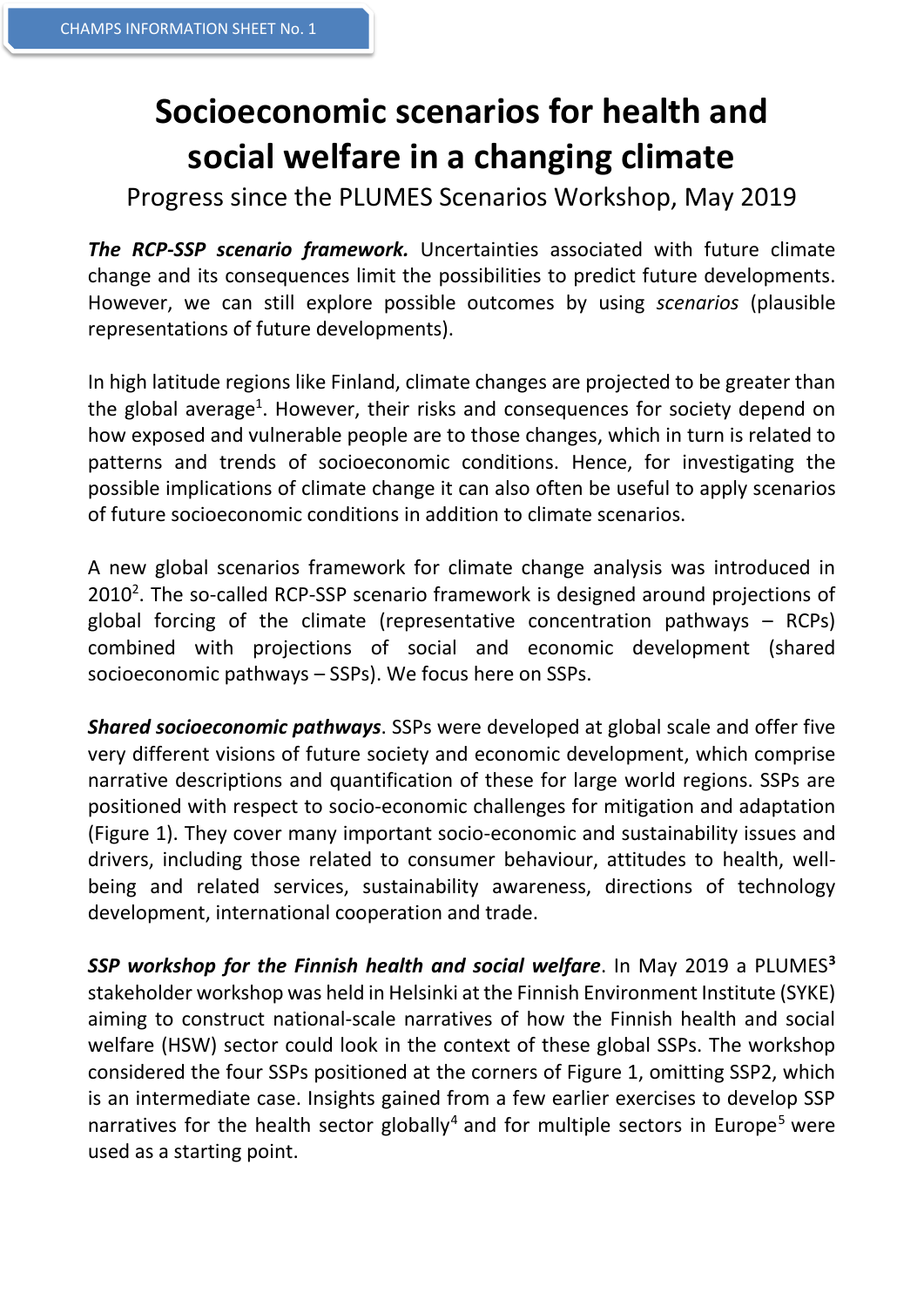

**Figure 1**. Shared socioeconomic pathways (SSPs) characterising challenges to mitigation and adaptation. Left: Original SSPs<sup>6</sup> Right: SSPs with Finnish labels – SSP2 was not considered in the PLUMES Workshop

Stakeholders were invited to consider what are the most important nationally-specific issues and conditions in the four SSP worlds that are likely to influence the evolution of the Finnish HSW sector out to 2050 and beyond. About 40 stakeholders participated in the workshop, drawn from a broad spectrum of expertise and experience in the HSW sector including public and private healthcare providers, ministries, municipalities, insurers, care organisations, employment representatives, researchers and NGOs.

Workshop discussions were organised around five themes: a) society and lifestyle, b) healthcare system, c) research and technology, d) education and information and e) environment. These were discussed for each of the four SSP worlds from the perspectives of: 1) citizens, 2) service providers and 3) decision-makers.

*Initial results*. The results of the workshop are currently being analysed with an aim to create narrative scenarios for the HSW sector in Finland. In Table 1 we offer a flavour of how participants characterised the development paths in Finland for each of the four SSPs.

These are only brief snapshots, meant for illustration. More complete narratives are being developed that account for the full results and are designed to:

- explore uncertainties in future HSW variables of relevance in the context of climate change
- provide input assumptions for models used to investigate climate change and health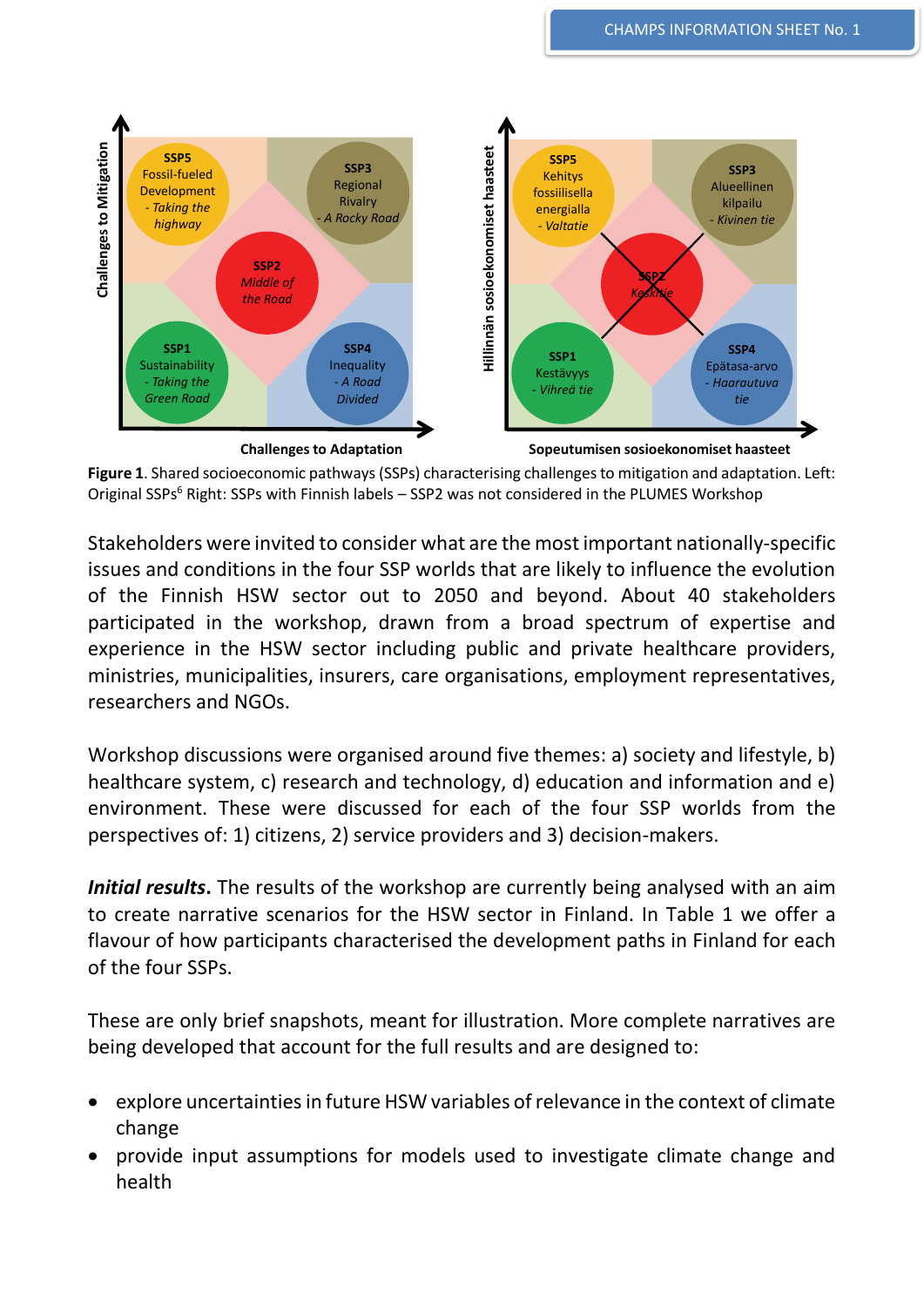- offer future context for adaptation and mitigation decisions
- form a basis for developing quantified HSW indicators
- complement projections of future climate (based on RCPs, mentioned above)

**Table 1**. Sample characterisations of the Finnish health and social welfare sector in the four contrasting SSP worlds considered at the PLUMES workshop and organised to be consistent with Figure 1

| <b>SSP5 (Fossil-fuelled development)</b>                                                                                                                                                                                                                                                                                                                                                                  | <b>SSP3 (Regional rivalry)</b>                                                                                                                                                                                                                                                                                                                                                                                                                       |
|-----------------------------------------------------------------------------------------------------------------------------------------------------------------------------------------------------------------------------------------------------------------------------------------------------------------------------------------------------------------------------------------------------------|------------------------------------------------------------------------------------------------------------------------------------------------------------------------------------------------------------------------------------------------------------------------------------------------------------------------------------------------------------------------------------------------------------------------------------------------------|
| technological development plays a<br>major role in solving societal issues and<br>while overall welfare is increasing, its<br>distribution is uneven  digitalisation,<br>self-help and new methods of<br>measuring one's own health are<br>enhancing health services  lower<br>priority is accorded to health education<br>with greater reliance placed on<br>commercialization and market<br>orientation | population growth declines, due in<br>part to the deterioration of health<br>services and of health in general and to<br>the prevalence of various preventable<br>diseases  the education system is in<br>decline, general sentiment is dominated<br>by a strong sense of nationalism and<br>even populism  inequality and<br>polarization are in the ascendancy, as<br>Finland turns in on itself, following the<br>pattern of an introverted world |
|                                                                                                                                                                                                                                                                                                                                                                                                           |                                                                                                                                                                                                                                                                                                                                                                                                                                                      |
| <b>SSP1 (Sustainability)</b>                                                                                                                                                                                                                                                                                                                                                                              | <b>SSP4 (Inequality)</b>                                                                                                                                                                                                                                                                                                                                                                                                                             |

The narratives, which will be ready in draft form (pending peer review) by late 2020, should additionally offer an opportunity to align scenario studies of health and climate change in Finland with many other studies around the world that also use the SSP framework, providing a consistent basis for inter-comparison.